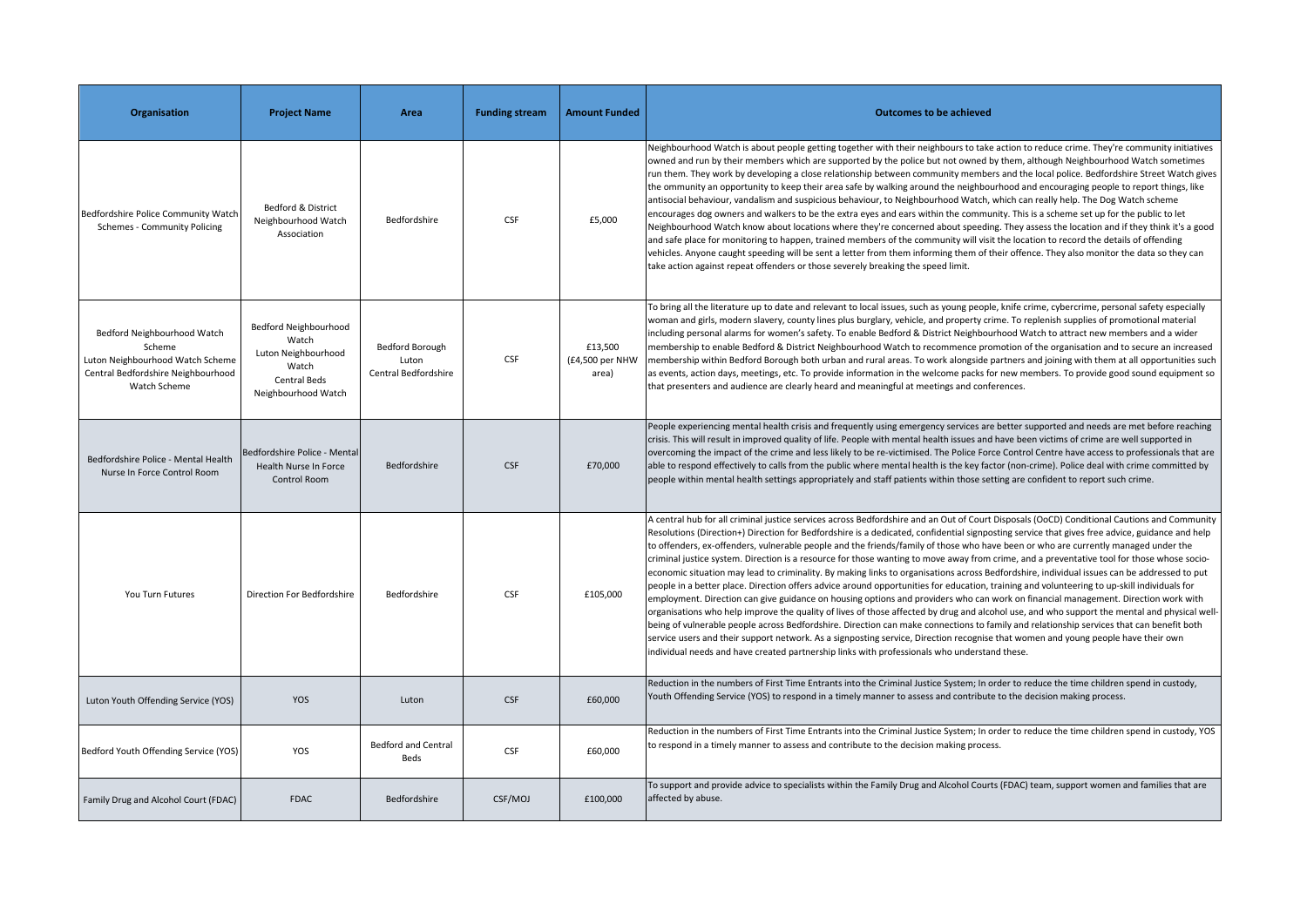| Summer Programme                                          |                                   | Bedfordshire         | <b>CSF</b> | £20,000 | The Office of the Police and Crime Commissioner (OPCC) are aiming to link in and support existing provisions put on by the 3 local authorities<br>(LA) in Bedfordshire. Each LA get funding from central government as part of the Holiday Activity and Food Programme (HAF) and have a<br>responsibility to ensure that free activities are available for children on free school meals (and some other 'vulnerable' children) throughout<br>the holidays. They also must provide food at each event. The OPCC are going to look at supporting by linking in Bedfordshire Police, bringing<br>in Community Cohesion / PCSOs to help the force build a better rapport with these young people.                                                                                                                                                                                                                                                                                                                                                                                                                                                                                                                                                                                           |
|-----------------------------------------------------------|-----------------------------------|----------------------|------------|---------|------------------------------------------------------------------------------------------------------------------------------------------------------------------------------------------------------------------------------------------------------------------------------------------------------------------------------------------------------------------------------------------------------------------------------------------------------------------------------------------------------------------------------------------------------------------------------------------------------------------------------------------------------------------------------------------------------------------------------------------------------------------------------------------------------------------------------------------------------------------------------------------------------------------------------------------------------------------------------------------------------------------------------------------------------------------------------------------------------------------------------------------------------------------------------------------------------------------------------------------------------------------------------------------|
| The Counselling Foundation                                | Supported Beds Police<br>Officers | Bedfordshire         | <b>CSF</b> | £20,000 | To provide emotional support via therapeutic counselling to Support Beds Police Officers who have been a victim of crime whether on duty<br>or not. The support provided will give officers who require support strategies to cope with the barriers that have been place Infront of them<br>enabling them to continue to provide a service to the residents of Bedfordshire.                                                                                                                                                                                                                                                                                                                                                                                                                                                                                                                                                                                                                                                                                                                                                                                                                                                                                                            |
| <b>OPCC Intern Programmes</b>                             | Interns                           | Bedfordshire         | <b>CSF</b> | £5,000  | PCC to provide opportunities for Interns to work within Office of the Police and Crime Commissioner - The interns will be set tasks/projects<br>in line with the Commissioners Police and Crime Plan.                                                                                                                                                                                                                                                                                                                                                                                                                                                                                                                                                                                                                                                                                                                                                                                                                                                                                                                                                                                                                                                                                    |
| OPCC Access to Police Service for<br><b>Public Access</b> | <b>Public Access Terminals</b>    | Bedfordshire         | <b>CSF</b> | £30,000 | Terminals will increase accessiblilty particulay in areas of internet poverty and will support the community further, achieving channel shift in<br>the Force Control Room by increasing the capacity within the telephony in the Force Control Room.                                                                                                                                                                                                                                                                                                                                                                                                                                                                                                                                                                                                                                                                                                                                                                                                                                                                                                                                                                                                                                    |
| Luton Community Safety Partnership<br>(CSP)               | <b>CSPs</b>                       | Luton                | <b>CSF</b> | £50,000 | To enhance and progress closer working relationships between the CSP's and the OPCC, aligning priority decisions to maximise benefits in<br>key areas of public safety across the county ensureing the continuing improvement of safey to residents of Bedfordshire.                                                                                                                                                                                                                                                                                                                                                                                                                                                                                                                                                                                                                                                                                                                                                                                                                                                                                                                                                                                                                     |
| <b>Bedford Community Safety</b><br>Partnership (CSP)      | <b>CSPs</b>                       | Bedford              | <b>CSF</b> | £50,000 | To enhance and progress closer working relationships between the CSP's and the OPCC, aligning priority decisions to maximise benefits in<br>key areas of public safety across the county ensureing the continuing improvement of safey to residents of Bedfordshire.                                                                                                                                                                                                                                                                                                                                                                                                                                                                                                                                                                                                                                                                                                                                                                                                                                                                                                                                                                                                                     |
| Central Bedfordshire Community<br>Safety Fund (CSP)       | <b>CSPs</b>                       | Central Bedfordshire | <b>CSF</b> | £50,000 | To enhance and progress closer working relationships between the CSP's and the OPCC, aligning priority decisions to maximise benefits in<br>key areas of public safety across the county ensureing the continuing improvement of safey to residents of Bedfordshire.                                                                                                                                                                                                                                                                                                                                                                                                                                                                                                                                                                                                                                                                                                                                                                                                                                                                                                                                                                                                                     |
| <b>FACES</b>                                              | <b>Caring Dads</b>                | Bedfordshire         | <b>CSF</b> | £39,344 | Domestic Abuse Offenders - A programme to rehabilitate those who have been cautioned with Domestic Abuse in a bid to reduce this<br>crime on victims.<br>Caring Dads @ FACES is a 17-week group work programme for fathers who have displayed unhealthy, hurtful, abusive and neglectful<br>fathering behaviours. Incorporating cognitive behavioural theory, the programme encourages fathers to explore the beliefs and intentions<br>underlying their abusive fathering, helping them to recognise the impact of their behaviour and rebuild trust with their children. In cases<br>involving domestic abuse, the programme promotes the safety and well-being of children and their mothers through effective coordinated<br>intervention and risk management. Within sessions, fathers are challenged to address their abusive behaviour against their children's<br>mothers. The aims of the Caring Dads programme are to: Develop sufficient trust and motivation to engage men in the process of examining<br>their fathering. Increase men's awareness of child-centred fathering, Increase men's awareness of, and responsibility for, abusive &<br>neglectful fathering behaviours and their impact on children. Consolidate learning, rebuild trust and plan for the future. |
| <b>St Giles Trust</b>                                     | Hear 2 Listen                     | Bedfordshire         | <b>CSF</b> | £97,905 | Anti-Bullying - Support worker assigned to every secondary school in Bedfordshire<br>To deliver to groups of young people - through interactive whole-year group assemblies, and extended small group programmes in each<br>area to empower and support young people being bullied and at higher risk of carrying weapons out of fear. Support to young people $-12$<br>1 and brief interventions to change the attitude, thinking and behaviour of those bullying others. Support to teaching staff to deal with<br>bullying crisis, interventions to mediate conflicts as well as equipping them with skills to identify signs of bullying.                                                                                                                                                                                                                                                                                                                                                                                                                                                                                                                                                                                                                                            |
| Luton Town                                                | Luton United                      | Luton                | <b>CSF</b> | £12,050 | The<br>Early Intervention Programme - Luton<br>project will focus on Lewsey Farm, Hockwell Ring and Marsh Farm currently experiencing increasing serious youth violence. The aim of the<br>project is to engage with all pupils from the estates in the year before they enter High Schools to improve community cohesion and prevent<br>vulnerable young people entering the CJS. The project will link the estates' seven primary schools at Year 6 in a programme of inter-school<br>sports days supported by curriculum PE support and cohesion-based workshops held at each school. Each of the six schools will host a visit<br>from the other five schools over the year to take part in collapsed curriculum sports days which will combine both fun and competitive<br>competitions along with workshops focusing on issues around community cohesion, citizenship, serious youth violence, county lines and<br>gang awareness.                                                                                                                                                                                                                                                                                                                                                 |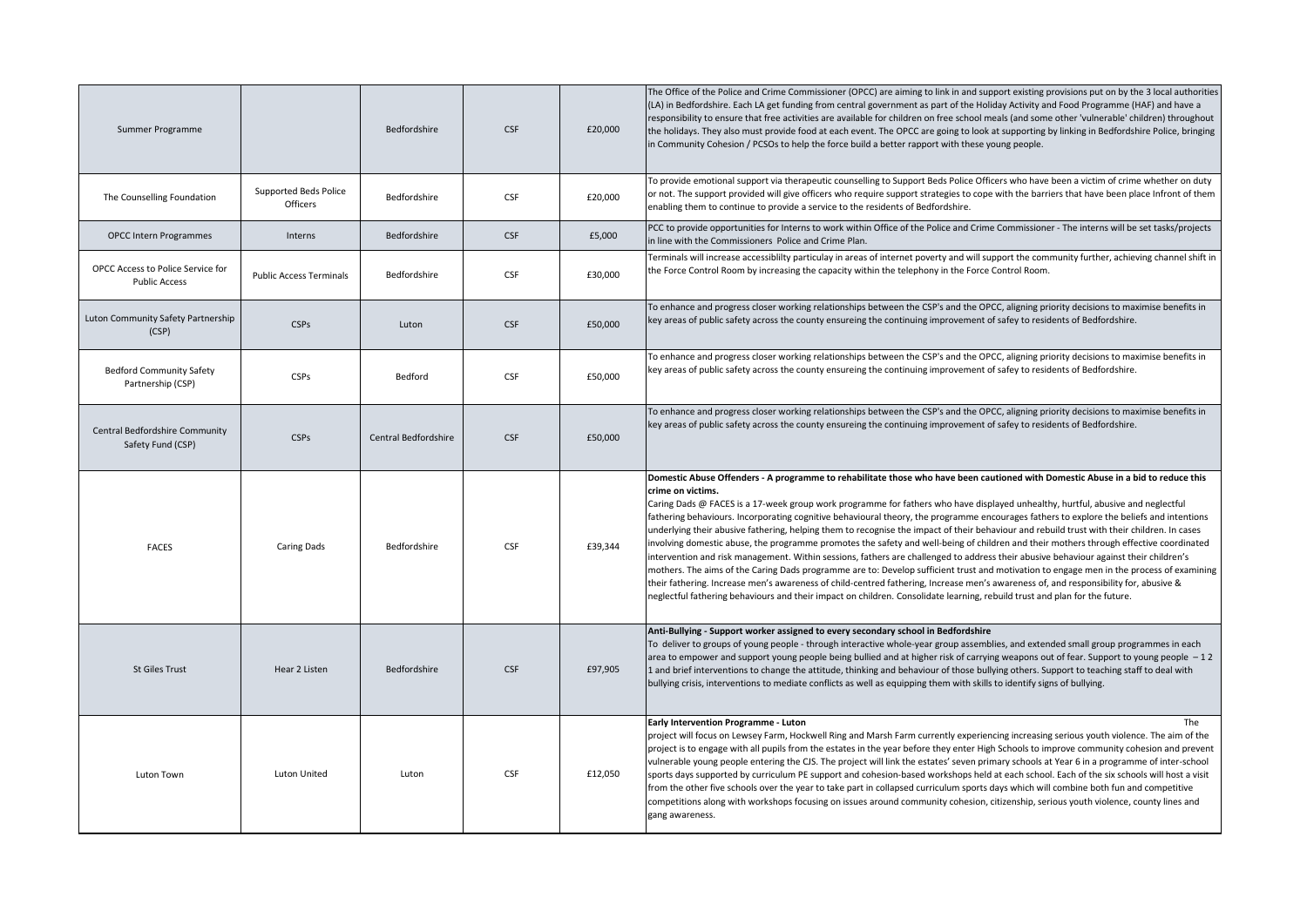| <b>Blue Foundation</b>            | Tackle LIFE                                                                                             | Bedford                         | <b>CSF</b> | £13,000  | Early Intervention Programme - Bedford<br>Tackle LIFE uses the power of sport and education to build resilience, discipline and teamwork skills with young people, whilst also<br>supporting each individuals physical and mental wellbeing. Through a series of classroom-based workshops as well as physical activity and<br>enrichment activities, this intervention aims to inspire, develop skills and support each young people understand the importance of<br>wellbeing and its role in tackling wider issues and challenges.<br>The project aims to take young people through a programme of workshops and opportunities to be physically active, with a specific focus on<br>individual development, as well as physical and mental health. Through each block of the programme, we will work closely with the young<br>people to develop resilience and discipline through goal setting and structured development sessions, as well as looking to support each<br>young person identify aspirations for the future.                                                                                                                                                                                                                                                                                                                                                            |
|-----------------------------------|---------------------------------------------------------------------------------------------------------|---------------------------------|------------|----------|--------------------------------------------------------------------------------------------------------------------------------------------------------------------------------------------------------------------------------------------------------------------------------------------------------------------------------------------------------------------------------------------------------------------------------------------------------------------------------------------------------------------------------------------------------------------------------------------------------------------------------------------------------------------------------------------------------------------------------------------------------------------------------------------------------------------------------------------------------------------------------------------------------------------------------------------------------------------------------------------------------------------------------------------------------------------------------------------------------------------------------------------------------------------------------------------------------------------------------------------------------------------------------------------------------------------------------------------------------------------------------------------|
| <b>Orminston Families</b>         | <b>Breaking Barriers Central</b><br>Bedfordshire                                                        | Central Bedfordshire            | CSF        | £13.000  | Early Intervention Programmes - Central Bedfordshire<br>Breaking Barriers supports children and young people with a parent in prison. Breaking Barriers aims to improve their wellbeing and<br>academic attainment, lowering their chances of falling into a cycle of intergenerational offending. These children are emotionally unwell,<br>experiencing distress, stigma, isolation, bullying and low self-esteem. Breaking Barriers help them come to terms with the emotional trauma<br>of their parent's removal from home, allowing them the opportunity to share their experiences and feelings in a safe, non-judgmental<br>environment. Breaking Barriers work in and with schools to establish a support network that will enhance their overall development and<br>social and academic experiences. The early intervention work builds support networks in school and at home and improves the child's<br>wellbeing and security, reducing their feeling of isolation. This reduces the risk of children and young people getting involved in crime and<br>anti-social behaviour as a negative way of dealing with having a parent in prison. Parents model behaviour to their children, so helping<br>families become their own support network and learning alternate, healthier ways to cope reduces the risk these children will take a<br>negative path towards offending. |
| Bedfordshire Victim Care Services | Victim Care                                                                                             | Bedfordshire                    | MOJ        | £435,000 | Bedfordshire Victim Care Services (BVCS) will offer practical and emotional support to victims of crime who are referred in them by<br>Bedfordshire Police, those that self refer and those who are referred by a partner agency. BVCS offer support via the telephone, via video<br>telephone and face to face. BVCS offer toilored support ot victims and are able to signpost out ot partners for more specialist support.                                                                                                                                                                                                                                                                                                                                                                                                                                                                                                                                                                                                                                                                                                                                                                                                                                                                                                                                                              |
| Early Childhood Partnership       | Talk:4M                                                                                                 | Bedfordshire                    | MOJ        | £10,000  | Domestic Abuse - Male Support<br>TALK:4M is a practitioner-led peer support programme for men aged 16+ experiencing domestic abuse. Underpinned by the SafeLives<br>accredited 'Liberty' programme and RESPECT UK training, TALK:4M will deliver group support therapy sessions and establish peer support<br>groups to sustain ongoing support for victims after they have finished the programme. TALK:4M is a 12 week group therapy course delivered<br>once a week, and offers additional one-to-one support as needed throughout the course. It is the only male focused support programme in<br>Bedfordshire and enables and encourages male victims to share their own experiences with each other, and to talk about the impact this<br>has had on their life.                                                                                                                                                                                                                                                                                                                                                                                                                                                                                                                                                                                                                     |
| <b>Bedford Open Door</b>          | Moving Forward - specialist<br>high needs counselling for<br>young victims of crime and<br>exploitation | Bedford/Central<br>Bedfordshire | <b>MOJ</b> | £10,000  | Counselling for young people that have experienced crime or witnessed crime<br>This project will offer specialist therapeutic support to young people who have been or are the victims of crime and exploitation and are<br>experiencing mental health issues linked to trauma, adverse childhood experiences and complex, chaotic lifestyles, often relating to abuse,<br>violence and addiction. The Specialist High Needs counsellor, with extensive experience of working with victims of crime, youth at risk and<br>addictions, will provide weekly Drop In sessions, one-to-one counselling, harm reduction sessions and supported referrals on to other local<br>specialist agencies to meet the needs of the individual. These vulnerable clients often require: a) more specialist, flexible approach, b)<br>facilitation of wider support networks, c) a multi-agency approach, d) longer-term support to overcome more complex issues.                                                                                                                                                                                                                                                                                                                                                                                                                                         |
| Embrace                           | KISVA/KIDVA                                                                                             | Bedfordshire                    | MOJ        | £100,000 | Embrace solely focused on supporting children, young people and families who are victims of serious crime. They help them cope with what<br>has happened, support their recovery and provide services that enable them to put events behind them, move on and fulfil their life's<br>potential. Embrace will support children and their familes through Domestic Violence and Sexual Violence.                                                                                                                                                                                                                                                                                                                                                                                                                                                                                                                                                                                                                                                                                                                                                                                                                                                                                                                                                                                             |
| Penrose                           | Project LASE (Luton Against<br>Sexual Exploitation)                                                     | Bedfordshire                    | <b>MOJ</b> | £14,921  | Adult Sexual Exploitation - support for those experiencing sexual exploitation in key areas of criminality in Bedfordshire<br>Project LASE will provide time-critical support and intervention on-site at Luton Airport and off-site to those experiencing sexual exploitation<br>in this crucial area of criminality (trafficking). Project LASE will not duplicate or replace current service provisions. Instead, it will work with<br>the existing local system, including Penrose's Luton Synergy Service, LAST Group members and other Luton agencies, to engage and access<br>ongoing settlement and support for trafficked victims.                                                                                                                                                                                                                                                                                                                                                                                                                                                                                                                                                                                                                                                                                                                                                |